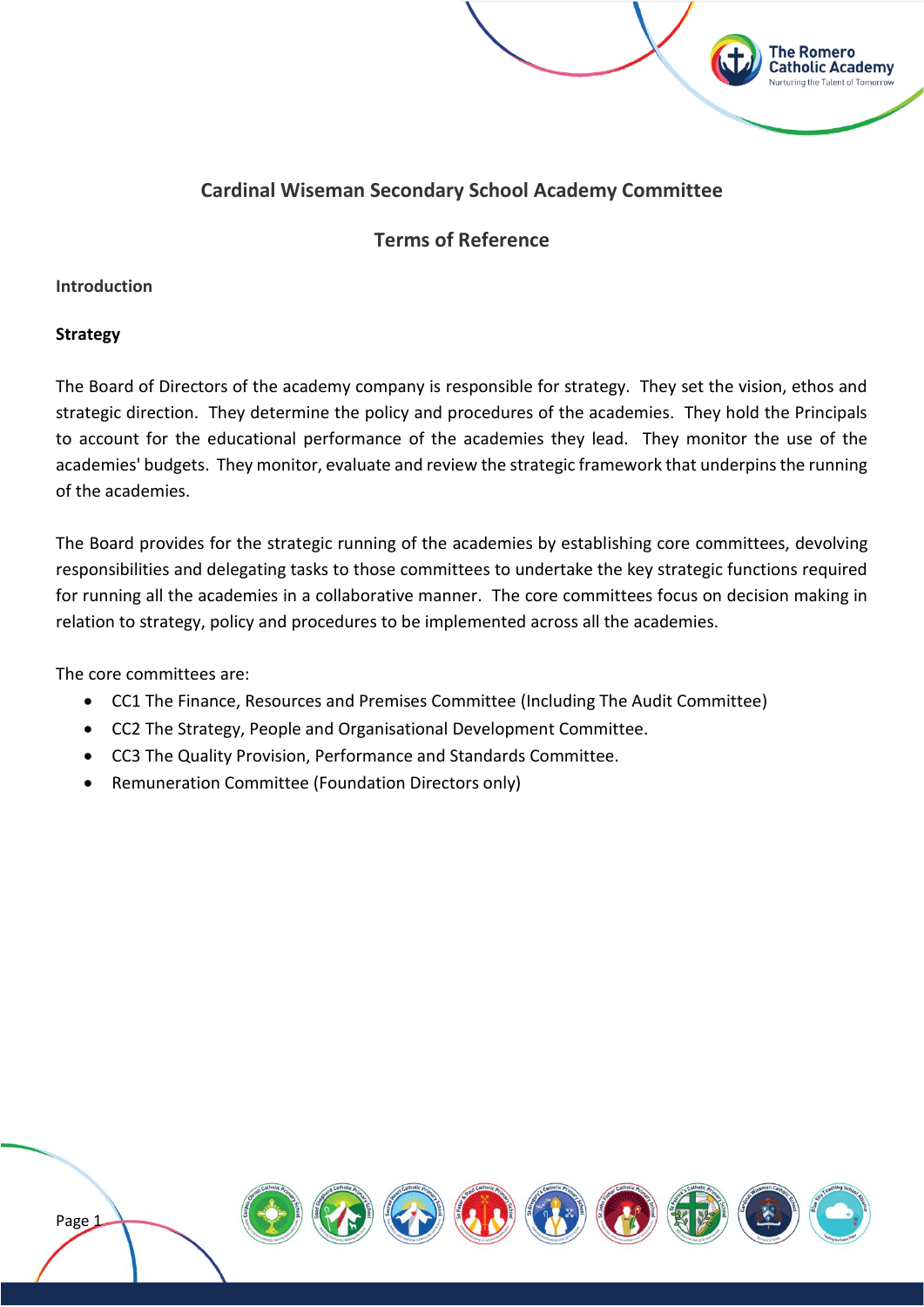#### **Operational**

The Board must establish an Academy Committee for each academy, which provides for the operational running of each academy, drawing on local representation rooted within the academy's staff, parental, parish and neighbourhood communities.

**The Romero Catholic Academy** 

The Academy Committee will: oversee the implementation of the Directors' strategy, policy and procedures; monitor the effectiveness of the management in running the academy in accordance with the Directors' strategy, policy and procedures; and report on the impact of the Directors' strategic framework on the quality of provision, performance and standards of the academy.

#### **Tactical**

The Board will establish a Committee of Principals. The Principals form the professional advisory body to provide advice, guidance and support on the Directors' strategic framework, working with the core committees of the Directors. The Board, mainly but not exclusively through its core committees, will seek advice from and delegate tasks to the Committee of Principals and ensure that effective tactics are used to deliver the Directors' strategy and policy across all the academies.

#### **Overall purpose of the committee**

- Provide the assurance that the strategy and policies of the Board of Directors' are implemented at a local level in the academy.
- Provide a strong monitoring, evaluation and reporting framework, so the education provided by the academy meets the needs of children in its care.
- Enable the academy to be accountable for building a strong, Catholic collaborative learning community, rooted in the teachings of Christ and his Church and the values of the Gospel, by ensuring the academies form good relationships and effective communication with all stakeholders that benefit the children's learning, formation, attainment and progress.
- Make recommendations to the Board of Directors and to other committees as necessary and appropriate.

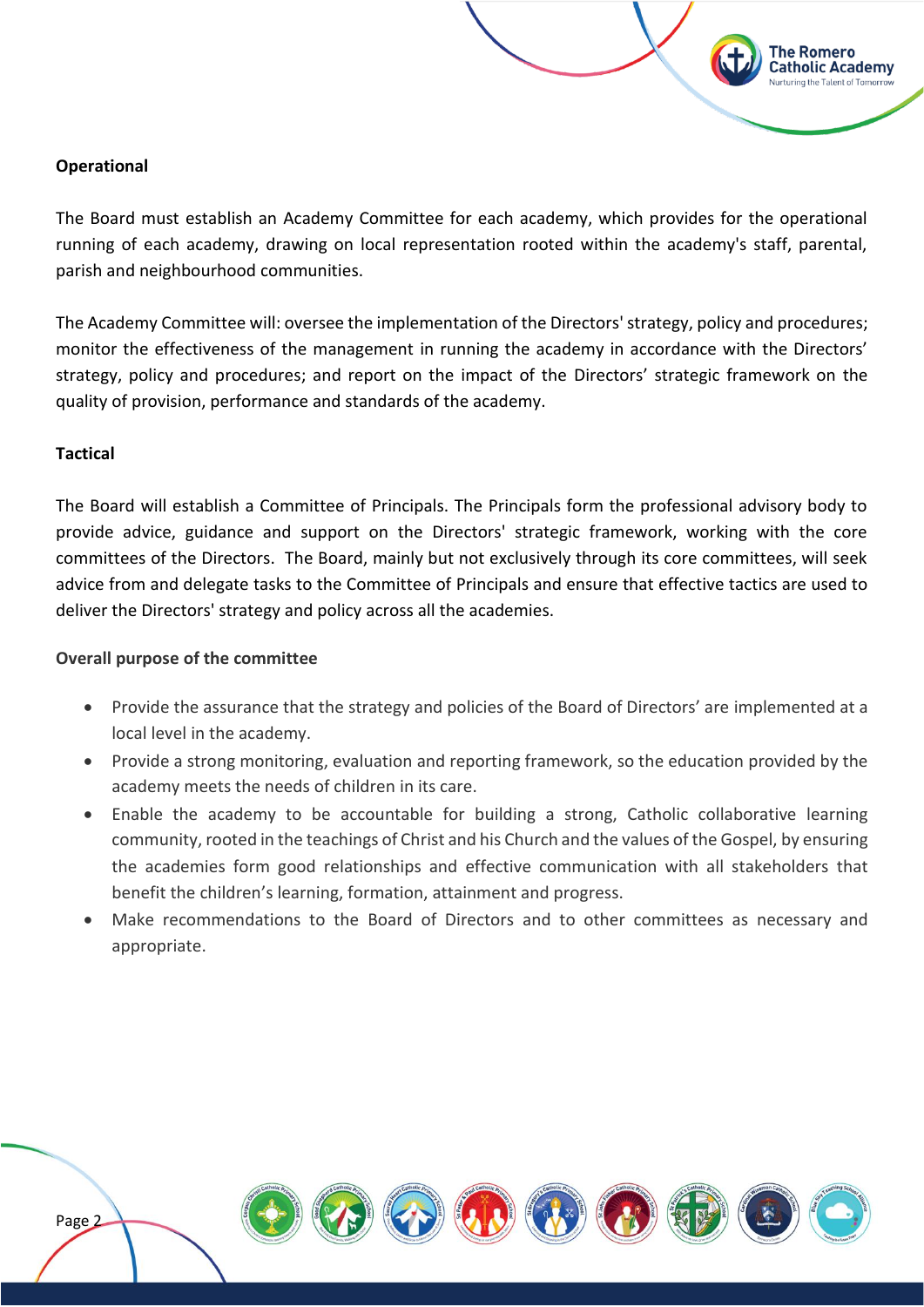

#### **Membership**

- The membership is defined in the 'Constitution of the Academy Committee' (Section 6) in the Scheme of Delegation<sup>1</sup>.
- The table at the back details the numbers, names and status of each member of the Academy Committee.

#### **Quorum**

Page<sub>3</sub>

- The Scheme of Delegation states, the quorum for a meeting of the Academy Committee, and any vote on any matter thereat, shall be any one half (rounded up to a whole number) of the total number of Academy Representatives holding office at the date of the meeting.
- The Academy Committee may act notwithstanding any vacancies on its board, but, if the numbers of persons serving is less than three, the continuing persons may act only for the purpose of filling vacancies.

#### **The Chair and Vice Chair of the Committee**

• The Scheme of Delegation states that Academy Representatives to the Academy Committee shall each school year, at their first meeting in that year, elect a chairman and a vice-chairman. The chair's position shall always be held by an **Academy Foundation Representative**. An Academy Foundation Representative who is at the time of election already a Director of the company shall be eligible for election as chairman or vice-chairman. The Principal of the academy is not eligible to stand for election as chairman or vice-chairman.

 $1$  The Scheme of Delegation which is a legally binding document as defined in the Articles of Association used in the Archdiocese of Birmingham.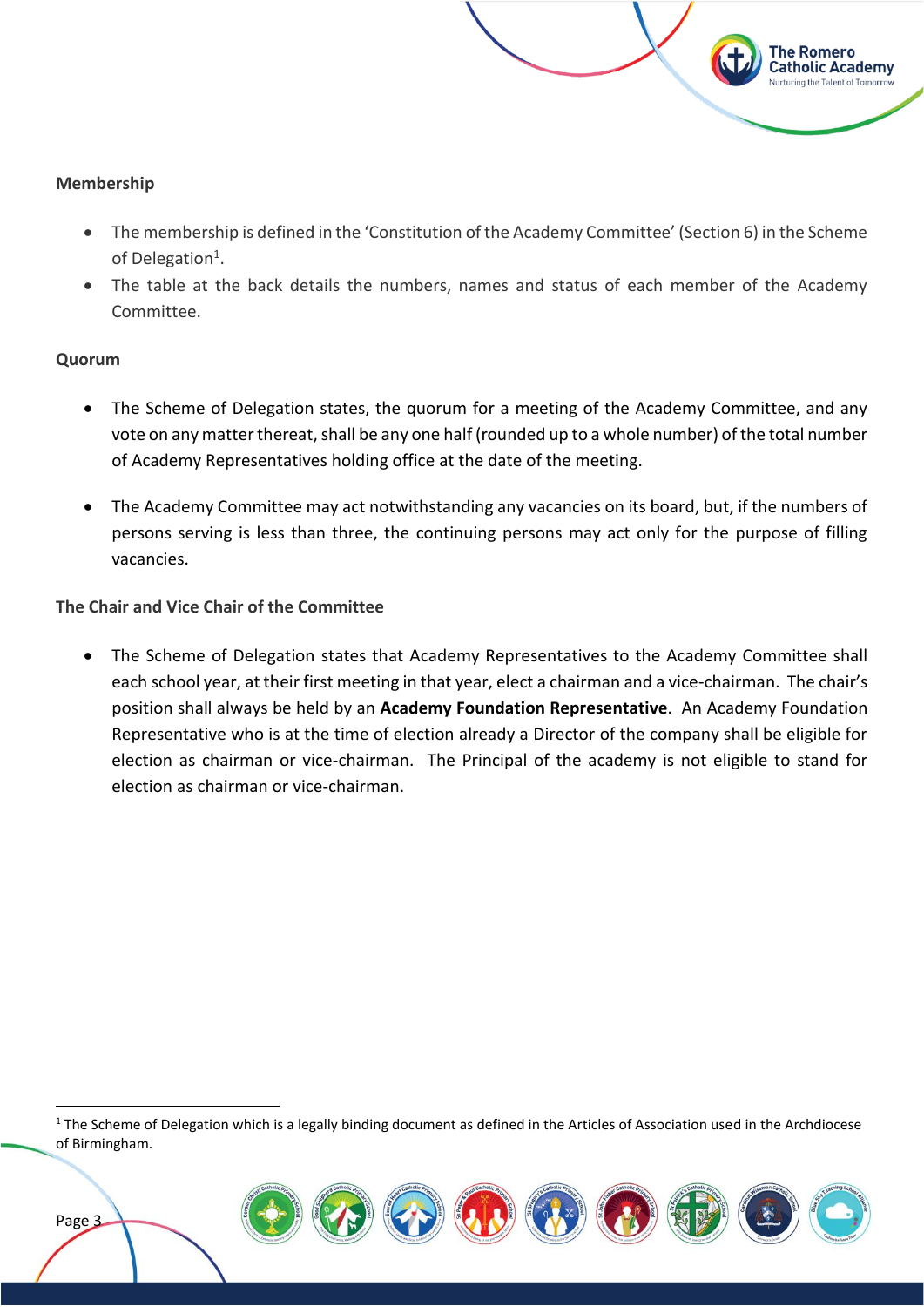#### **Chair of committee:**

• **Gerald O'Connor**

#### **Vice chair of committee**

• **Kevin Shakespeare**

#### **Clerk**

- Appointed by the Board of Directors
- In the absence of the clerk, the committee may choose one of its members or another person to clerk the meeting. The Principals do not clerk any meetings of the Board of Directors or any of its committees.
- **[Chair.cw@romeromac.com](mailto:Chair.cw@romeromac.com)**

#### **Meeting dates for the academic year**

• See Romero calendar

#### **Date of review**

• Annually: **July 2021**

#### **Agreed at the meeting of the Board of Directors**

• Date: **October 2020**

# **Signed (Chair of the Board of Directors)**<br>• Signature: *المسلم* السلم

 $\mathcal{C}$  Chair of LAC:  $\mathcal{C}$ 

**The Romero Catholic Academy** 

#### **Meetings**

Page 4

• Meetings will be conducted in accordance with the Board of Directors' Code of Practice.

#### **Level of delegated authority (as detailed in following pages)**

**R** = the committee has the delegated authority to make a recommendation to a meeting of the Board of Directors for them to make a decision.

**D** = the committee has the delegated authority to take a decision and report it to the Board of Directors, as recorded in the minutes of the committee meeting.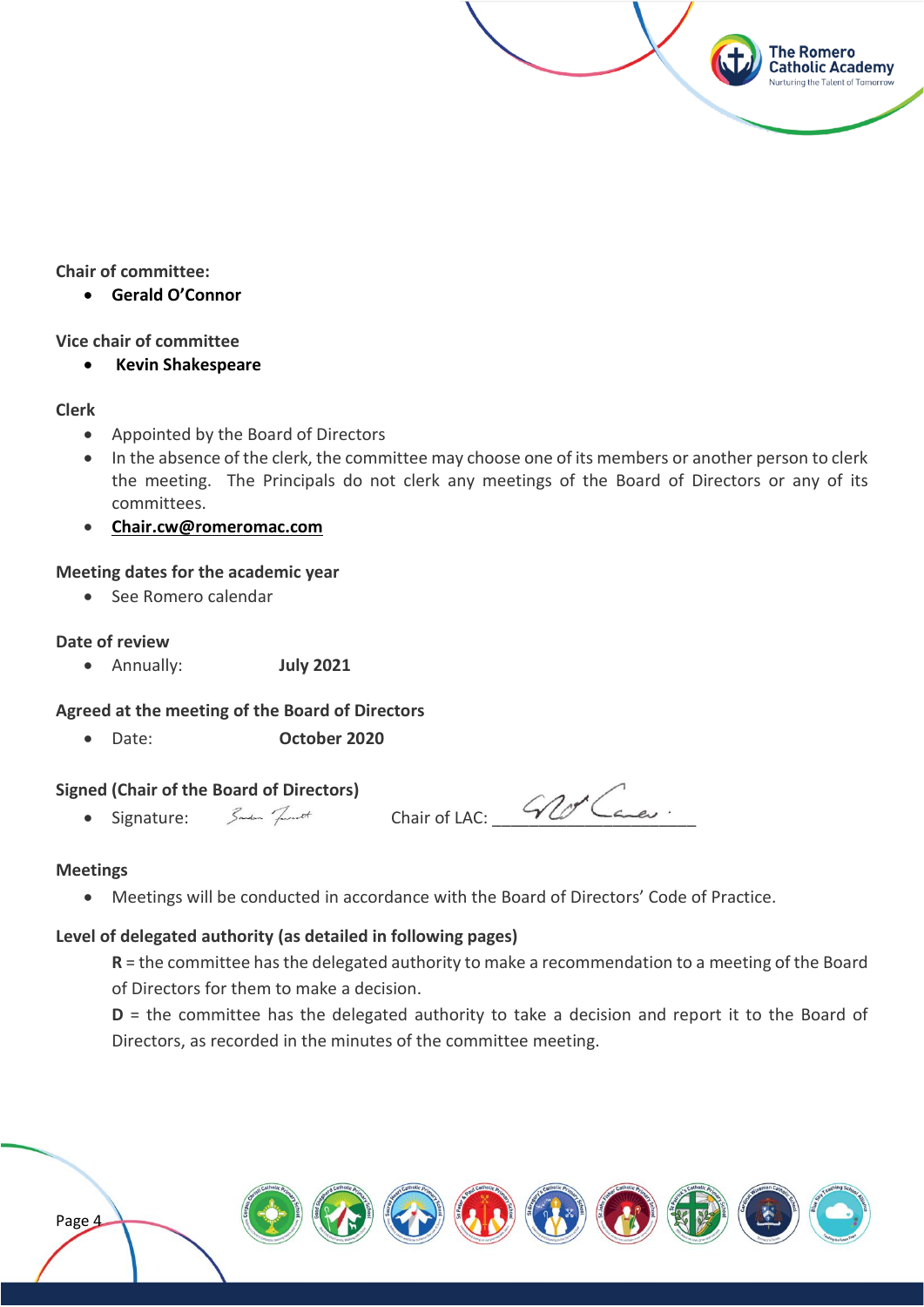**Key areas**

Page<sub>5</sub>

The Directors shall delegate functions to the Academy Committee that relate to:

- The Catholic life.
- The day-to-day life of the academy; the health and safety arrangements; the **D** implementation of the academy's curriculum plans; the arrangements for teaching and learning.
- The culture and traditions of the academy as a unique community with a **D** specific school, parish, community and locality, identity and history.
- Communication and the appropriate formation of relationships with parents of pupils attending the academy to work with and support them in their role as primary educators of their children. **D**
- Engagement with the parish priest and local Church and parish community to work with and support them as they contribute to the religious, spiritual, moral, social and cultural formation of the pupils in the school. **D**
- Relationships with other local schools, agencies and businesses, as well as the wider neighbourhood community that enhances the quality of education provided by the academy for its pupils. **D**
- Providing evaluative feedback and supporting evidence to the Directors on the impact and effectiveness of both the company's and the academy's collective and individual: aims and objectives; policies; targets; and plans. **D**





**D**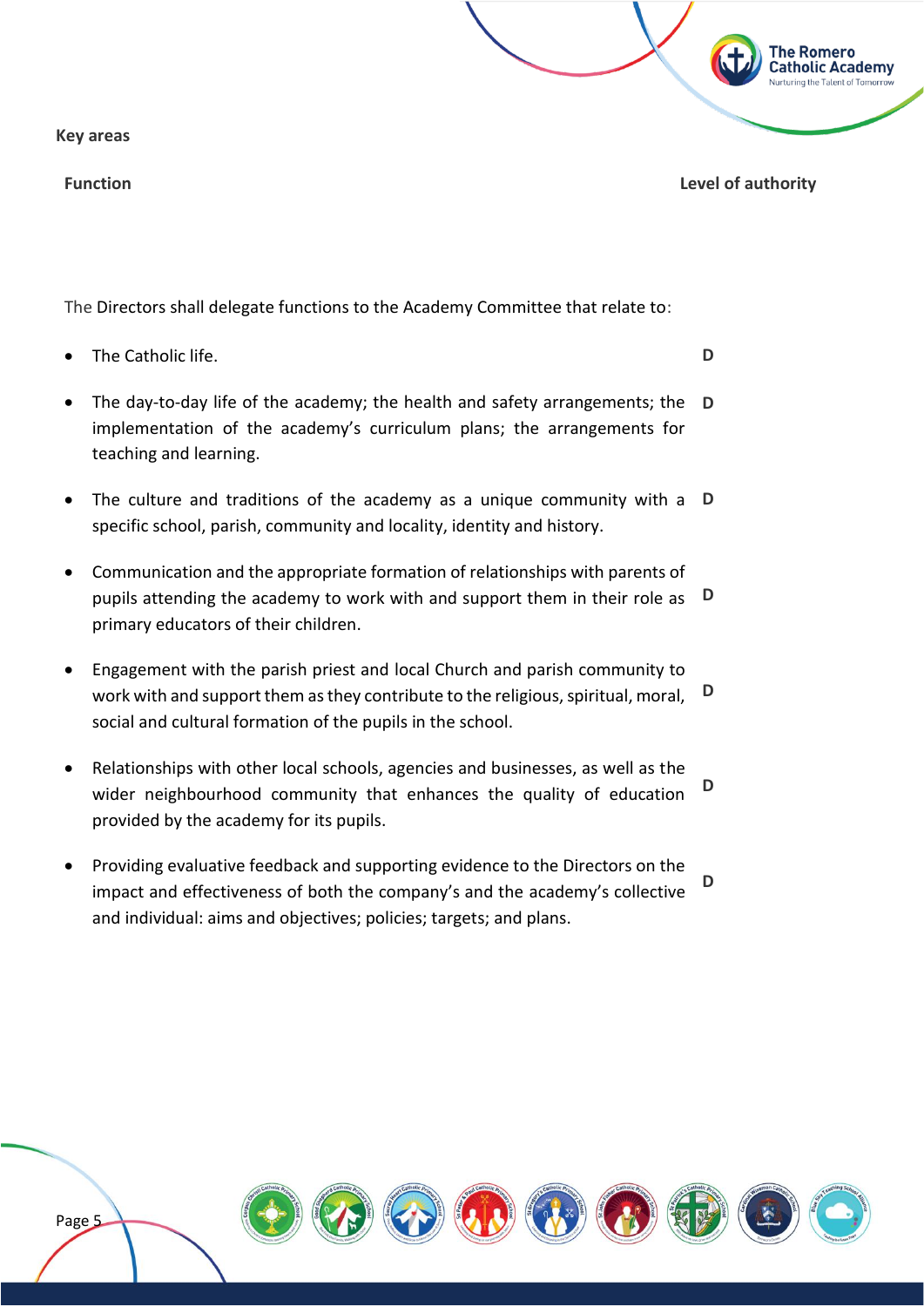The responsibility for managing the academy's budget allocation and carrying out any tasks listed in the Scheme of Delegation in accordance with the policies of the Directors (see 7.2 'Finance').

The Romero **Catholic Academy** 

*It is important to note that Finance and HR are now centralised so significant support comes from these teams within the Shared Services team based at Cardinal Wiseman. The Financial Scheme of Delegation is availabl[e here.](https://romeromac.com/policies-procedures/)*

*Through the Continuous Improvement Review there is the opportunity for support and challenge both from the school to the SST and in return as we work in partnership for the benefit of both staff and pupils in the school*

- *In acknowledgement of the receipt by the Company of funds in relation to the Academy, provided by the Secretary of State, donated to the Company and generated from the activities of the Company, the Directors delegate to*  **R** *the Academy Committee the responsibility to provide the assurance that the plan has been implemented at a local level in the academy, with the school budget allocated less an amount to be determined each year by the Directors acting reasonably in order to benefit all the academies working collaboratively.*
- *The accounts of the Company shall be the responsibility of the Directors. The Finances are centralised and therefore the CFO provides the monthly management accounts providing details of financial performance to the*  **R** *Board. The Academy Committee hold the Principal to account at local level in relation to the finances of the Academy.*
- *The Academy Committee shall ensure that the school puts proper procedures in place for the safeguarding of funds and that the requirements of the Academies Financial Handbook are observed at all times as well as any requirements and recommendations of the Directors and the Secretary*  **R** *of State.*
- *The CFO shall inform the Directors and the Founder Member of any need for significant unplanned expenditure and will discuss with the Academy Committee and Directors (and others as the Directors shall require) options*  **R***for identifying available funding.*

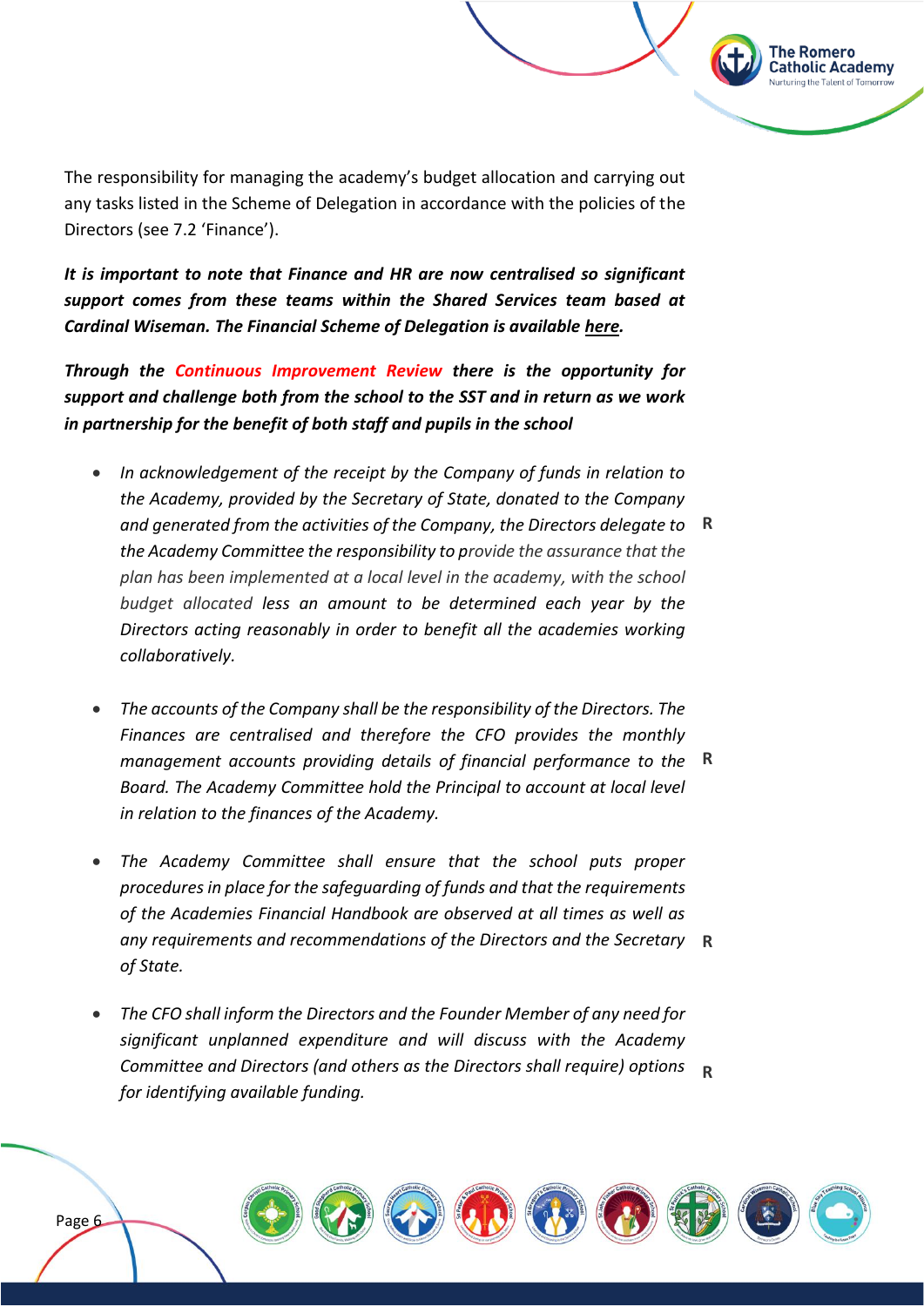

- The Academy Committee shall develop appropriate risk management *strategies and shall at all times adopt financial prudence in managing the financial affairs of the Company in so far as these relate to the Academy.*
- **Both the Company and the Academy Committee acknowledge that** *neither the Diocesan Bishop nor the Diocesan Trustees have any financial responsibility for the Company or the Academy in any situation and that the Founder Member's financial responsibilities are as set out in the Articles.*
- The responsibility for maintaining the buildings and premises of the academy and any tasks listed in the Scheme of Delegation in accordance with the policies of the Directors (see 7.3 'Premises').
	- Subject to and without prejudice to clause 7.4 [on insurances], the *maintenance of the buildings and facilities used in respect of the Academy is the responsibility of the Academy Committee, who shall have regard at all times to the safety of the users of the buildings and the facilities and the legal responsibilities of the Company (and/or any others) as tenant to the owners of such buildings and facilities.*
	- The Academy Committee shall in conjunction with the Directors develop a *5 year estate management strategy to be submitted to the Trustees for their approval that will identify the suitability of building and facilities in light of long term curriculum needs and the need for and availability of capital investment to meet the Academy Committee's responsibility to ensure the buildings and facilities are maintained to a good standard.*
	- The responsibility for any disposals or acquisitions of land to be used by *the Academy will be that of the Company subject always to the approval of the Trustees and in accordance with the Master Funding Agreement.*
- The responsibility for using all reasonable endeavours to ensure none of the terms of any insurance policies are breached; in the event there may be a breach or a claim the Academy Committee must inform the Directors as stated in the Scheme of Delegation (see 7.4 'Insurances').
- The responsibility for the process to appoint staff other than the Principal and Vice Principal and, where the academy is a secondary school, the Head of Religious Education and the Chaplain, in accordance with the policies, terms and conditions, contracts and pay policy of the Board of Directors (see 7.5 'Staff').





**D**

**D**

**D**

**D**

**D**



Page<sub>Z</sub>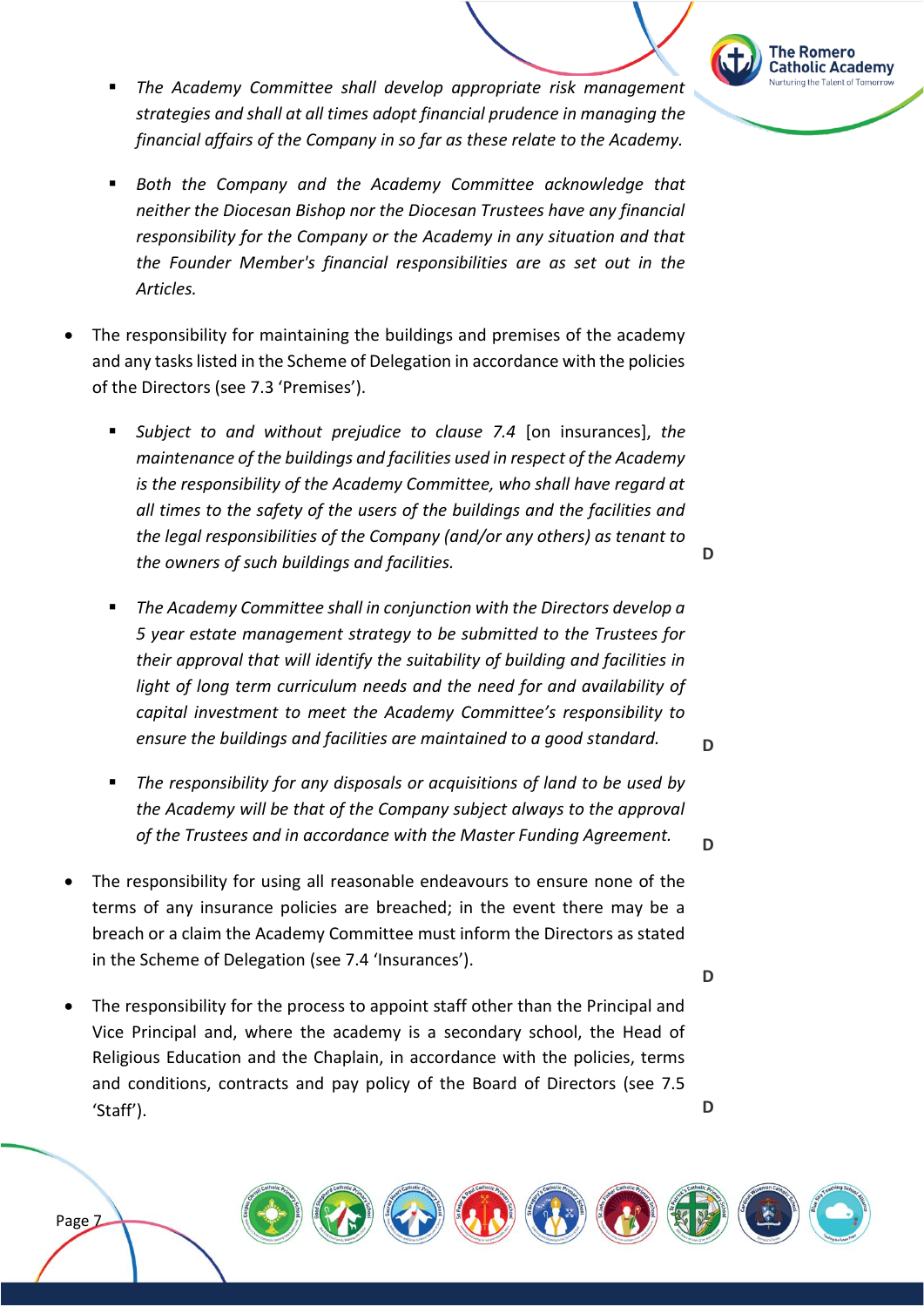- The responsibility for the management of all staff employed at the academy and any tasks or requirements as listed in the Scheme of Delegation, including putting in place procedures for the performance management, professional and personal development of staff, including the Principal, of the academy, in accordance with the policies of the Board of Directors (see 7.5 'Staff').
- The responsibility to do all such things as the Directors may specify as being necessary to ensure that the academy company is meeting its legal obligations in accordance with the policies of the Board of Directors (see 8 'Operational Matters' in the Scheme of Delegation).
	- *8.1 The Academy Committee shall comply with the obligations set out in*  **D***Appendix B which deals with the day to day operation of the Academy Committee.*
	- *8.2 The Academy Committee will comply with all policies of the Company and the Diocesan Bishop including without limitation those set out in Appendices C to G inclusive (collectively "the Policies") and with any amendments or additions to those Policies and with any additional policies communicated to the Academy Committee from time to time (which once communicated shall become one of the Policies).*
	- *8.3 All the Academy Representatives have a duty to act with integrity, objectivity and honesty in the best interests of the Company and the Academy and shall be open about decisions and be prepared to justify those decisions except in so far as any matter may be considered confidential.*
	- *8.4 The Academy Committee shall provide such data and information regarding the business of the Academy and the pupils attending the Academy as the Directors may require from time to time.*
	- *8.5 The Academy Committee shall submit to any inspections by the Directors and any inspections pursuant to section 48 of the Education Act 2005 and any additional canonical inspections and visitations of any person appointed by the Directors in consultation with the Diocesan Bishop for the purpose of ensuring that the Academy is being conducted in accordance with canon law and is following the practices and teachings of the Catholic Church and in order to allow the Diocesan Bishop to assess*



**D**

**The Romero Catholic Academy**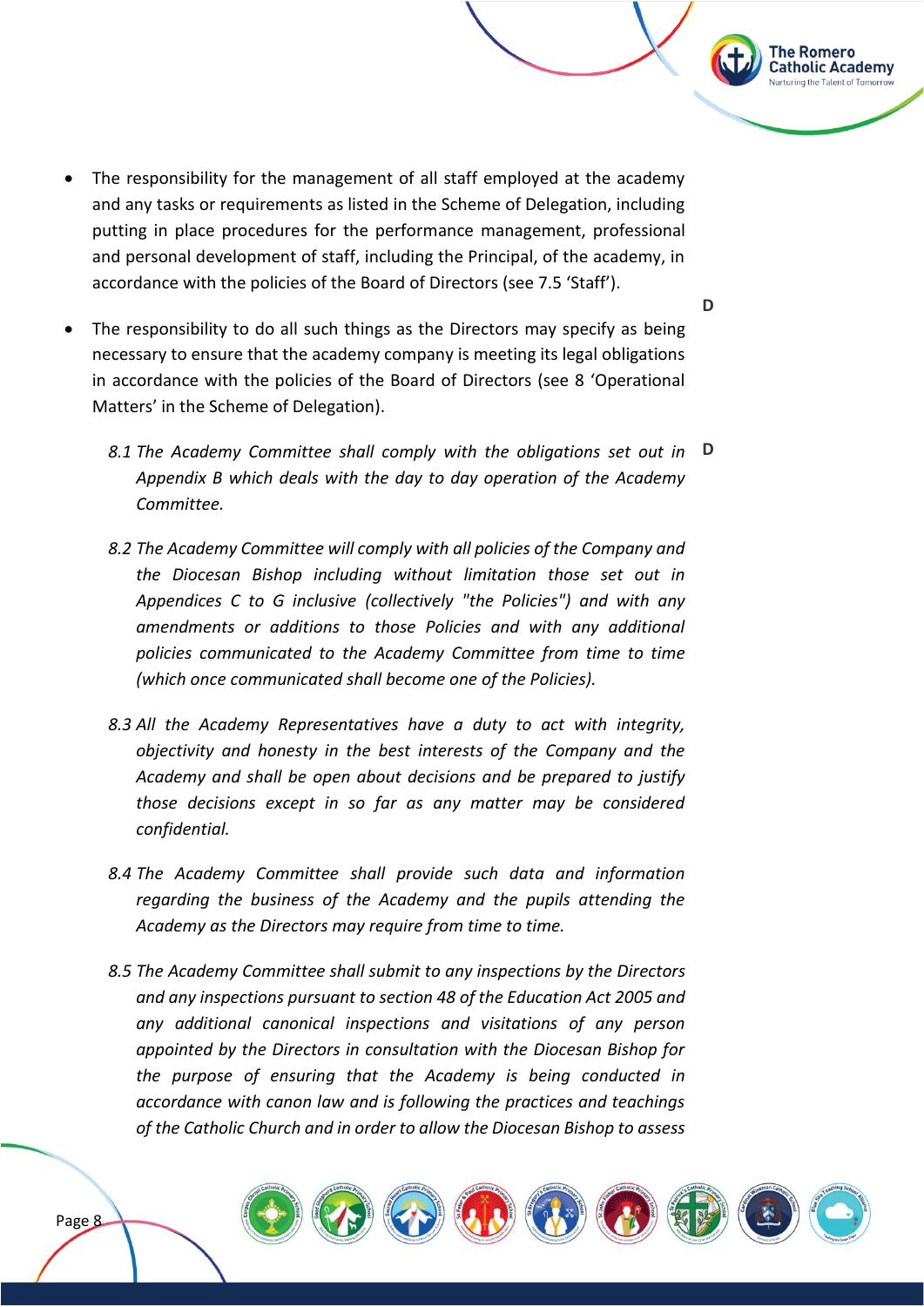

*how well the Academy is being managed in light of the additional responsibilities and expectations of Catholic schools which are academies.*

- *8.6 The Academy Committee shall work closely with and shall promptly implement any advice or recommendations made by the Directors in the event that intervention is either threatened or is carried out by the Secretary of State and the Directors expressly reserve the unfettered right to review or remove any power or responsibility conferred on the Academy Committee under this Scheme in such circumstances.*
- The responsibility to carry out any other tasks delegated by the Board of Directors or provide any information requested by the Board or any of its core committees.
- The responsibility to ensure the academy is implementing the Board of Directors' policy, is performing well and achieving high standards, and deal with any **operational matters** regarding the academy's practice in relation to: **D**
- o The Catholic life of the school;
- o The effective delivery of the curriculum;
- o The management of assessment and target setting;
- o The effectiveness of teaching and learning;
- o Monitoring national assessments, examination and test results, Ofsted data dashboard, and the academy's tracking data on pupil attainment and progress;
- o Monitoring the academy's implementation of the Directors' policies on SEND, inclusion, pupil behaviour and discipline, attendance, exclusions, child protection, safeguarding and Pupil Premium;
- o Preparation for/ engagement in Section 5, 8 and Section 48;
- o Working with parents to improve children's learning, attainment and progress;
- o Administration of the Directors' Admissions Policy/ appeals;
- o Monitoring the academy's website;
- o The management of the Directors' Complaints Policy/appeals;
- o Self-evaluation of the academy;
- o Monitoring the academy's improvement plan;
- o Monitoring their own effectiveness as an Academy Committee;
- o Acting in accordance with the Board of Directors' Code of Practice;
- o Holding the Principal to account in a relationship of challenge and support.











**D**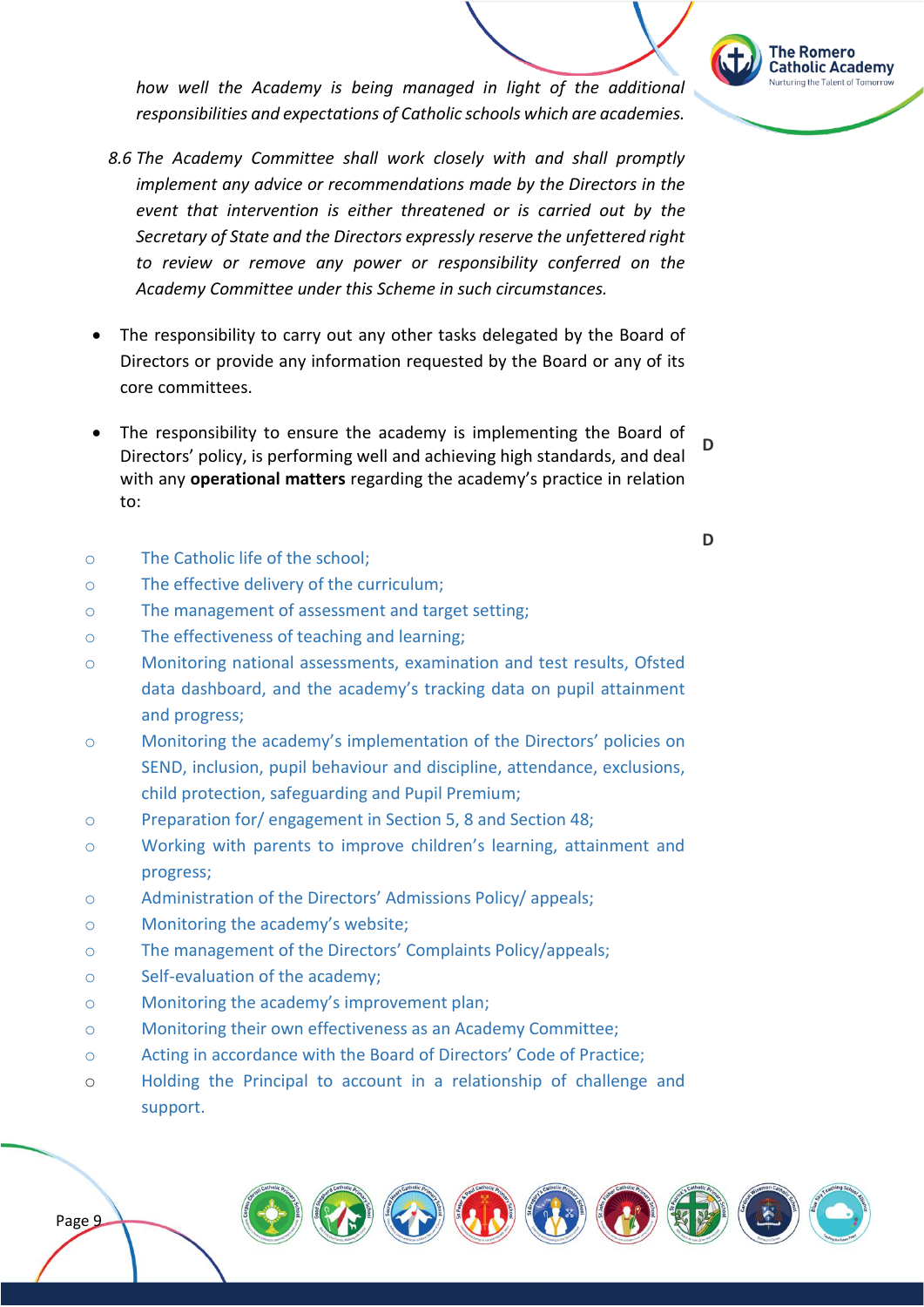# Appendix 1 Membership

## **Membership**

|                   | <b>Status</b>             | <b>Name</b>            |
|-------------------|---------------------------|------------------------|
| <b>Chair</b>      | 1. Foundation             | Gerald O'Connor        |
| <b>Vice Chair</b> | 2. Foundation             | Kevin Shakespeare      |
|                   | 3. Foundation             | Marina Kelly           |
|                   | 4. Foundation             | Vivienne Gray          |
|                   | 5. Foundation             | Paddy Allaway          |
|                   | 6. Foundation             | Vacancy                |
|                   | 7. Foundation             | Vacancy                |
|                   | 8. Staff                  | Laura Burtonwood       |
|                   | 9. Staff                  | Chris Booth            |
|                   | 10. Parent                | Piotr Bloch            |
|                   | 11. Parent                | TBC (Vacancy Filled)   |
|                   | 12. Principal             | <b>Matt Everett</b>    |
|                   | Link Director             | <b>Brendan Fawcett</b> |
|                   |                           |                        |
|                   | 13. Foundation (optional) |                        |
|                   | 14. Additional            |                        |
|                   | 15. Observer              |                        |
|                   | 16. Observer              |                        |
|                   | 17. Observer              |                        |
|                   | 18. Observer              |                        |

The Romero<br>Catholic Academy Nurturing the Talent of Tomorrow

**Please note** For Link Director or Co-elected Representatives, the Articles require 8 Foundation reps (Applicable at Sacred Heart and SS Peter and Paul)